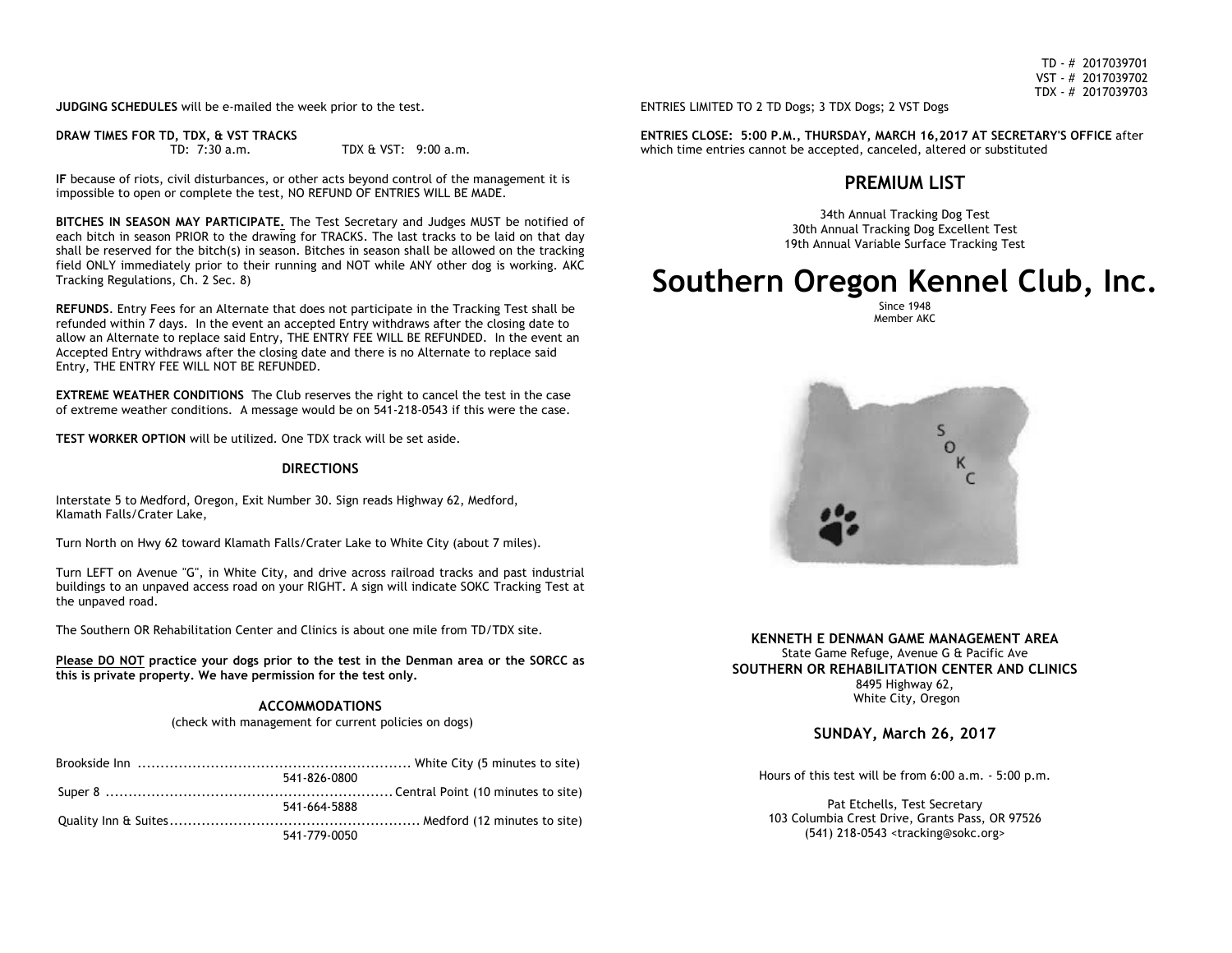# **OFFICERS AND BOARD OF SOUTHERN OREGON KENNEL CLUB, INC.**

| 265 Murphy Gulch Road, Rogue River, OR 97537 - (541) 582-0066 |  |
|---------------------------------------------------------------|--|
| Lia Hyde - Miki Perry                                         |  |

## **SHOW COMMITTEE**

John Etchells, Test Chairman Pat Etchells, Test Secretary<br>103 Columbia Crest Drive 103 Columbia Crest Drive 103 Columbia Crest Drive 103 Columbia Crest Drive Grants Pass, OR 97526 Grants Pass, OR 97526 Grants Pass, OR 97<br>541-218-7696 541-218-0543 541-218-7696 jetchells@gmail.com tracking@sokc.org

Chief Tracklayer -------------------------------------------------------------------------Paulena Verziano and Officers of the Club

# **VETERINARIAN (On Call)**

Southern Oregon Veterinary Special Center 3265 Biddle Road, Medford, OR 97504 541-282-7711

# **JUDGES**

Ms. Stephanie A. Gonyeau, PO Box 1300, Goldendale, WA 98620 (7270) Mrs. Carol Pernicka, 1532 Spring Wagon Drive, Loveland, CO 80537 (6449)

# **THIS TEST WILL BE LIMITED TO**

**Combined Tests Exchange Policy.** Due to the limits of the sites available, an exchange policy will be implemented in accordance with Chapter 1, Section 17a of the Tracking Regulations – but not to exceed 4 TD, 4 TDX or 2 VST.

# **TROPHIES**

The Southern Oregon Kennel Club will present a trophy to each dog rated "passed".

**The Southern Oregon Kennel Club, Inc., does not agree to arbitrate claims as set forth on the Official AKC entry form.**

**"Exhibitors should follow their veterinarians' recommendation to assure their dogs are free of internal and external parasites, any communicable diseases, and have appropriate vaccinations."**

# **AMERICAN KENNEL CLUB CERTIFICATION**



Permission has been granted by the American Kennel Club for the holding of this event under American Kennel Club rules and regulations.

James P. Crowley, Secretary

# **NOTICE TO EXHIBITORS**

**CLOSING DATE** for the test is 5:00 p.m., Thursday, March 16, 2017, after which time entries will not be accepted, canceled, altered or substituted.

**NO DOG** MAY BE ENTERED IN THE TD TEST unless it has been certified by a licensed Tracking Judge. THIS CERTIFICATION MUST be included with the entry. NO DOG MAY BE ENTERED IN THE TDX OR VST TEST until notified by the American Kennel Club that it has earned the TRACKING DOG TITLE. A TD/TDX/VST dog may continue to participate, but preference in entries will be given to dogs which have not yet passed the TD/TDX/VST test.

**MAIL** all entries with fees to: Pat Etchells, SOKC Test Secretary, 103 Columbia Crest Drive, Grants Pass, OR 97526. Entries not on official AKC entry forms & photocopies of entry forms without the Agreement and Rules on the reverse side of the official AKC entry form are not acceptable. Incomplete entries or entries without fees or necessary certification WILL NOT be accepted.

**ERRORS ON ENTRY BLANKS**: Owners are responsible for errors in making out entry forms, whoever may make such errors, and no entry fee will be refunded, in the event of such errors or cancellation of entries after the published closing date.

**ENTRY FEES** include \$.50 AKC recording fee and \$3.00 event service fee. With the entry form for the TD Test for a dog that has not "passed" an AKC tracking test, there must be filed an original statement, dated within twelve months, signed by a person who has been approved by the American Kennel Club to judge a Tracking Test, certifying that the dog is considered by him to be ready for such a test.

**MAKE CHECKS PAYABLE TO "SOKC"**. CANADIAN/FOREIGN exhibitors must make fees payable in U.S.FUNDS drawn on a US bank. If you are entering more than one dog or test, please send a separate check for each entry.

#### **NO DOG MAY ENTER MORE THAN ONE OF THE THREE TESTS.**

#### **TELEPHONED, TELEGRAPHED, UNSIGNED, OR ENTRIES WITHOUT FEES CANNOT BE**

**ACCEPTED**. No entry shall be made and none accepted which specifies any conditions as to its acceptance. Returned checks do not constitute a valid entry fee and will have to be made good with cash or a money order prior to the draw for tracks. The Test Secretary will add a collection fee to the amount of each returned check.

**ENTRIES** shall be accepted up until the official closing date, even though the advertised limit has been reached, and a drawing will be held within 48 hours of the closing to determine which entries will participate in the test.

**IF THE ENTRY** is exceeded, a drawing will be held Thursday, March 16, 2017, at 7:00 p.m. at Elmer's Restaurant, 175 NE Agness Avenue, Grants Pass, Oregon. When the advertised limit is reached if there are more entries, the drawing will continue to establish a list of alternates. Following the draw, the Test Secretary will promptly notify all entrants of the outcome. Alternates will be given the option to accept or deny being placed on the list of alternates. If they decline, their entry fee (and certification for TD) shall be returned. Entrants and alternates who are not given the opportunity to run a track shall have their entry fee (and certification for TD) returned. (AKC Tracking Regulations, Ch. 1 Sec. 17) Alternates are required to be at the Test site at the time of the DRAWING FOR TRACKS. If an entrant is absent, the alternates will draw in the order listed in the catalog. NO entry fees will be returned after the closing date except as specified above.

**ENTRIES** for dogs listed in the AKC Canine Partners Program will not be accepted.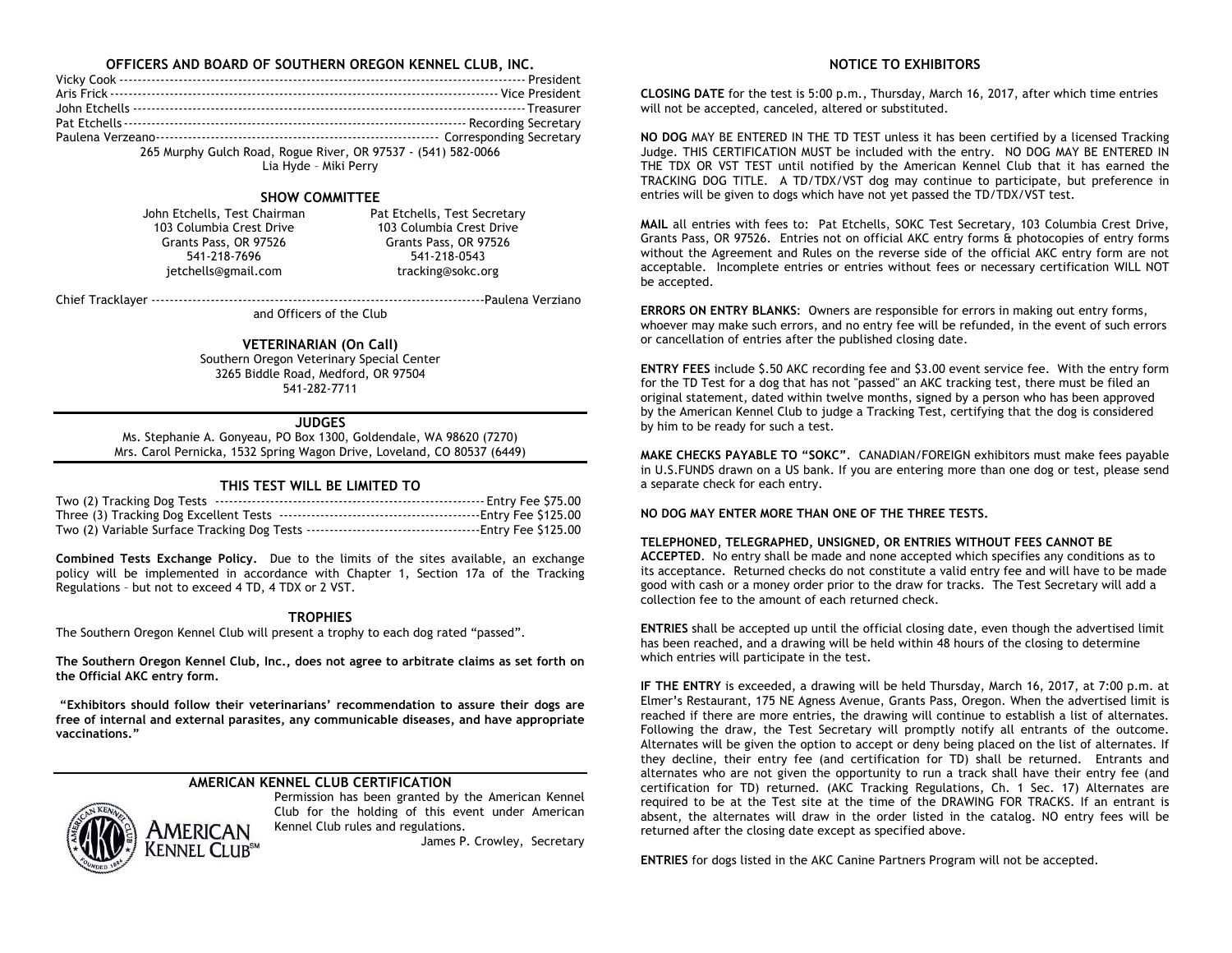**OFFICIAL ENTRY FORM**



TD - # 2017039701 VST - # 2017039702 TDX - # 2017039703

#### **TD/TDX/VST Southern Oregon Kennel Club, Inc**.

Sunday, March 26, 2017 **ENTRY** Fees: \$75 - TD; \$125 - TDX; \$125 - VST (including .50 AKC recording fee and \$3.00 Event Service Fee) **ENTRIES** CLOSE at the Show Secretary's Office at 5:00 p.m., Thursday, March 16. 2017, after which time entries cannot be accepted, canceled or changed **MAIL ENTRIES** with fees to Pat Etchells, 103 Columbia Crest Drive, Grants Pass, OR 97526

MAKE CHECKS or money orders payable to Southern Oregon Kennel Club

I enclose S for entry fees

IMPORTANT: Read Carefully Instructions on Reverse Side Before Filling Out. Numbers in the boxes indicate sections of the instructions relevant to the information needed in that box (PLEASE PRINT)

| BREED (4)                                    |                    | VARIETY (1)                                                           | <b>SEX</b>                   |
|----------------------------------------------|--------------------|-----------------------------------------------------------------------|------------------------------|
| <b>OBEDIENCE CLASS (2,3)</b>                 | <b>JUMP HEIGHT</b> | ADDITIONAL OBEDIENCE CLASS (2,3)                                      |                              |
| ADDITIONAL OBEDIENCE CLASS (2,3)             |                    | ADDITIONAL OBEDIENCE CLASS (2,3)                                      |                              |
| NAME OF (See Back<br>JUNIOR HANDLER (if any) |                    |                                                                       | JR. HANDLER<br><b>NUMBER</b> |
| <b>FULL</b><br><b>NAME</b><br>OF DOG         |                    |                                                                       |                              |
|                                              | Enter number here  | DATE OF<br><b>BIRTH</b>                                               |                              |
| $\Box$ AKC NO.                               |                    |                                                                       |                              |
| <b>D</b> PAL/ILP No.                         |                    | PLACE OF                                                              |                              |
| <b>E FOREIGN REG NO &amp; COUNTRY</b>        |                    | <b>BIRTH</b> (list country)<br>Do not print this above in the catalog |                              |
| <b>BREEDER</b>                               |                    |                                                                       |                              |
| <b>SIRE</b>                                  |                    |                                                                       |                              |
| <b>DAM</b>                                   |                    |                                                                       |                              |
|                                              |                    |                                                                       |                              |

| <b>ACTUAL OWNER(S)</b><br><b>OWNER'S ADDRESS</b> | (please print) |              |       |
|--------------------------------------------------|----------------|--------------|-------|
| ◡                                                |                | <b>SIAIL</b> | 7 I P |

# NAME OF OWNER'S AGENT

(IF ANY) AT THE SHOW

I CERTIFY that I am the actual owner of the dog, or that I am the duly authorized agent of the actual owner whose name I have entered above. In consideration of the acceptance of this entry, I (we) agree to abide by the rules and regulations of The American Kennel Club in effect at the time of this event, and by any additional rules and regulations appearing in the premium list for this event, and further agree to be bound by the "Agreement" printed on the reverse side of this entry form. I (we) certify and represent that the dog entered is not a hazard to persons or other dogs. This entry is submitted for acceptance on the foregoing representation and Agreement. I (we) agree to conduct myself (ourselves) in accordance with all such Rules and Regulations (including all provisions applying to discipline) and to abide by any decisions made in accord with them.

\_\_\_\_\_\_\_\_\_\_\_\_\_\_\_\_\_\_\_\_\_\_\_\_\_\_\_\_\_\_\_\_\_\_\_\_\_\_\_\_\_\_\_\_\_\_\_\_\_\_\_\_\_\_\_\_\_\_\_\_\_\_\_\_\_\_\_\_\_\_\_\_\_\_\_\_\_\_\_\_\_\_\_\_\_\_\_\_\_\_\_\_\_\_\_\_\_\_\_\_\_\_\_\_\_\_\_\_

SIGNATURE of owner or his agent Duly authorized to make this entry

TELEPHONE # \_\_\_\_\_\_\_\_\_\_\_\_\_\_\_\_\_\_\_\_\_\_\_\_\_\_\_\_\_\_\_\_\_\_\_\_\_\_\_\_\_\_\_\_\_\_\_\_\_\_\_\_\_\_\_\_\_\_\_\_\_\_\_\_\_\_\_\_\_\_\_\_\_\_\_\_\_\_\_\_\_\_\_\_\_\_\_\_\_\_\_\_\_\_\_

E-MAIL Address (An acknowledgement or receipt of entry may be sent to this e-mail address)

#### AKC Rules, Regulations, Policies and Guidelines are available on the American Kennel Club Website www.akc.org

#### **AGREEMENT**

I (we) agree that the club holding this event has the right to refuse this entry for cause which the club shall deem sufficient. In consideration of the acceptance of this entry and of the holding of this event and of the opportunity to have the dog judged and to win prizes, ribbons, or trophies, I (we) agree to hold the AKC, the event-giving club, their members, directors, governors, officers, agents, superintendents or event secretary and the owner and/or lessor of the premises and any provider of services that are necessary to hold this event and any employees or volunteers of the aforementioned parties, and any AKC approved judge, judging at this event, harmless from any claim for loss or injury which may be alleged to have been caused directly or indirectly to any person or thing by the act of this dog while in or about the event premises or grounds or near any entrance thereto, and I (we) personally assume all responsibility and liability for any such claim; and I (we) further agree to hold the aforementioned parties harmless from any claim for loss, injury or damage to this dog.

Additionally, I (we) hereby assume the sole responsibility for and agree to indemnify, defend and save the aforementioned parties harmless from any and all loss and expense (including legal fees) by reason of the liability imposed by law upon any of the aforementioned parties for damage because of bodily injuries, including death at any time resulting therefrom, sustained by any person or persons, including myself (ourselves), or on account of damage to property, arising out of or in consequence of my (our) participation in this event, however such, injuries, death or property damage may be caused, and whether or not the same may have been caused or may be alleged to have been caused by the negligence of the aforementioned parties or any of their employees, agents, or any other persons.

**I (WE) AGREE THAT ANY CAUSE OF ACTION, CONTROVERSY OR CLAIM ARISING OUT OF OR RELATED TO THE ENTRY, EXHIBITION OR ATTENDANCE AT THE EVENT BETWEEN THE AKC AND THE EVENT-GIVING CLUB (UNLESS OTHERWISE STATED IN ITS PREMIUM LIST) AND MYSELF (OURSELVES) OR AS TO THE CONSTRUCTION, INTERPRETATION AND EFFECT OF THIS AGREEMENT SHALL BE SETTLED BY ARBITRATION PURSUANT TO THE APPLICABLE RULES OF THE AMERICAN ARBITRATION ASSOCIATION. HOWEVER, PRIOR TO ARBITRATION ALL APPLICABLE AKC BYLAWS, RULES, REGULATIONS AND PROCEDURES MUST FIRST BE FOLLOWED AS SET FORTH IN THE AKC CHARTER AND BYLAWS, RULES, REGULATIONS, PUBLISHED POLICIES AND GUIDELINES.** 

#### INSTRUCTIONS

1. (Variety) if you are entering a dog of breed in which there are varieties for show purposes, please designate the particular variety you are entering, i.e., Cocker Spaniel (solid color black, ASCOB, parti-color), Beagles (not exceeding 13 in., over 13 in. but not exceeding 15 in.), Dachshunds (longhaired, smooth, wirehaired), Collies (rough, smooth), Bull Terriers (colored, white), Manchester Terriers (standard, toy), Chihuahuas (smooth coat, long coat), English Toy Spaniels (King Charles and Ruby, Blenheim and Prince Charles), Poodles (toy, miniature, standard).

2. The following categories of dogs may be entered and shown in Best of Breed competition: Dogs that are Champions of Record and dogs which, according to their owners' records, have completed the requirements for a championship, but whose championships are unconfirmed. The showing of unconfirmed Champions in Best of Breed competition is limited to a period of 90 days from the date of the show where the dog completed the requirements for a championship.

3. (Event Class) Consult the classification in this premium list. If the event class in which you are entering your dog is divided, then, in addition to designating the class, specify the particular division of the class in which you are entering your dog, i.e, A or B division.

4. A dog must be entered in the name of the person who actually owned it at the time entries for an event closed. If a registered dog has been acquired by a new owner it must be entered in the name of its new owner in any event for which entries closed after the date of acquirement, regardless of whether the new owner has received the registration certificate indicating that the dog is recorded in his/her name. State on entry form whether transfer application has been mailed to the AKC. (For complete rules, refer to Chapter 11, Section 3 of the *Rules Applying to Dog Shows*.)

5. Mixed Breed dogs entering classes for Agility, Obedience, and Rally trials should mark Breed as "All-American Dog/Mixed Breed." Sire and Dam information shall remain blank for mixed breed entrants.

If this entry is for Jr. Showmanship, please give the following information:

JUNIOR SHOWMANSHIP JANUAL SERIES OF BIRTH JRYS DATE OF BIRTH JRYS DATE OF BIRTH JRYS DATE OF BIRTH JRYS DATE OF BIRTH AKC JUNIOR HANDLER NUMBER

The above number MUST be included. Should you not have your Junior Handler number, this may be obtained from the American Kennel Club. (919) 233-9767.

**By signing the entry form I (we) certify that the Junior Showman does not now, and will not at any time, act as an agent/handler for pay while continuing to compete in Junior Showmanship.** 

ADDRESS\_\_\_\_\_\_\_\_\_\_\_\_\_\_\_\_\_\_\_\_\_\_\_\_\_\_\_\_\_\_\_\_\_\_\_\_\_\_\_\_\_\_\_\_\_\_\_\_\_\_\_\_\_\_\_\_\_\_\_\_\_\_\_\_\_\_\_\_\_\_\_\_\_\_\_\_\_\_\_\_\_\_\_\_\_\_\_\_\_\_\_\_\_\_\_\_\_\_\_\_

| $-1$<br>u۱. | 7 I F<br>- |
|-------------|------------|

\_\_\_\_\_\_\_\_\_\_\_\_\_\_\_\_\_\_\_\_\_\_\_\_\_\_\_\_\_\_\_\_\_\_\_\_\_\_\_\_\_\_\_\_\_\_\_\_\_\_\_\_\_\_\_\_\_\_\_\_\_\_\_\_\_\_\_\_\_\_\_\_\_\_\_\_\_\_\_\_\_\_\_\_\_\_\_\_\_\_\_\_\_\_\_\_\_\_\_\_\_\_\_\_\_\_\_\_ If Jr. Handler is not the owner of the dog identified on the face of this form, what is the relationship of the Jr. Handler to the owner?

\_\_\_\_\_\_\_\_\_\_\_\_\_\_\_\_\_\_\_\_\_\_\_\_\_\_\_\_\_\_\_\_\_\_\_\_\_\_\_\_\_\_\_\_\_\_\_\_\_\_\_\_\_\_\_\_\_\_\_\_\_\_\_\_\_\_\_\_\_\_\_\_\_\_\_\_\_\_\_\_\_